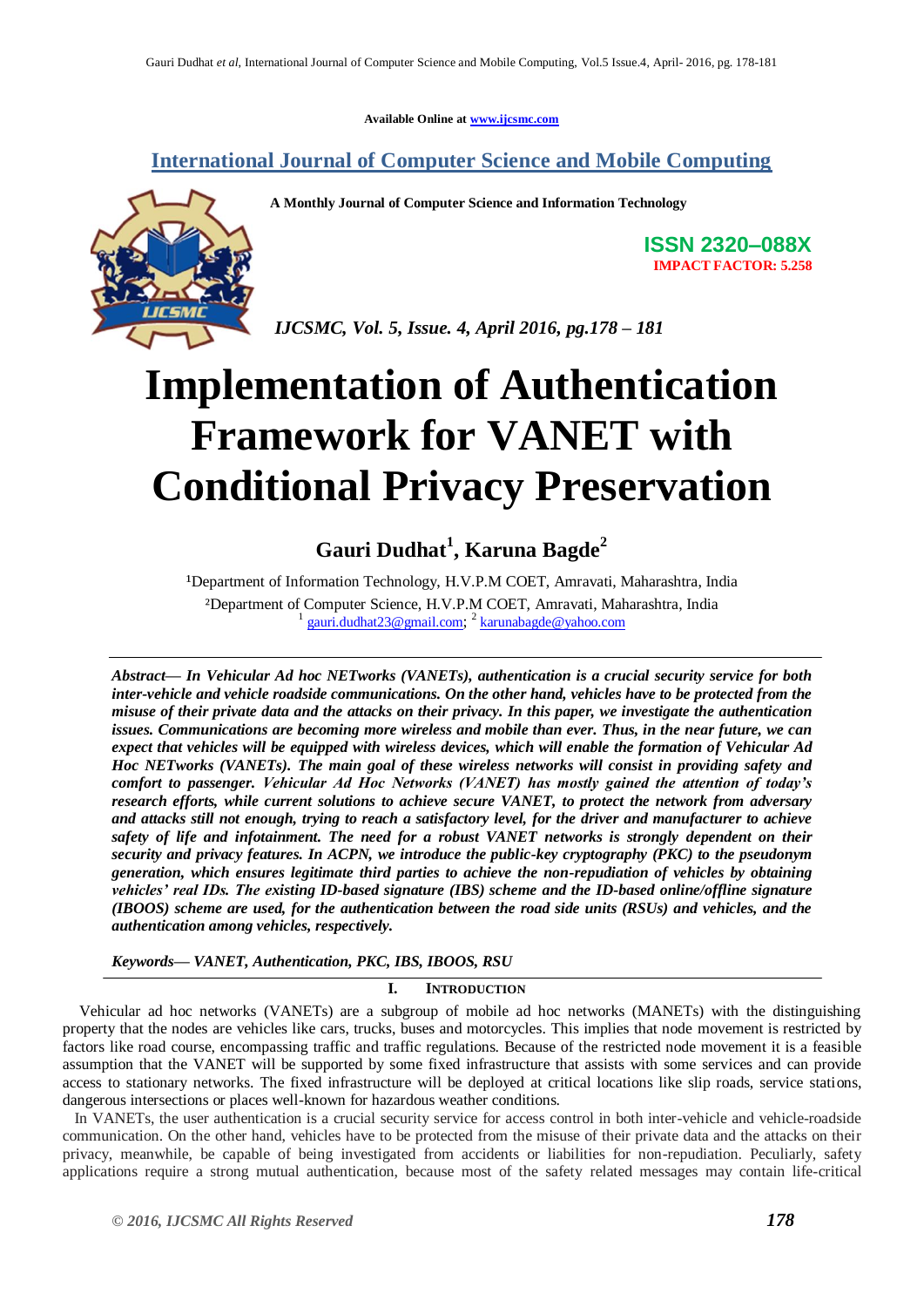information [12].Therefore in this paper, along with the development of the VANET technology based on advancing smart vehicles, and other undiscovered potential threats on security, we are committed to solving the issues of authentication

#### **II. LITERATURE REVIEW**

In [6], The security and performance analysis show that our scheme can achieve efficient group signature based authentication while keeping conditional privacy for VANETs.

In [7], The security of VANET of the road condition information transferring system is crucial. For example, it is essential to make sure that life-critical information cannot be inserted or modified by an attacker. The system should be able to help establish the liability of drivers; but at the same time, it should protect as far as possible the privacy of the drivers and passengers. In fact, there are very few academic publications describing the security architecture of VANETs. So integrate the characteristics of ad hoc network itself, concerned the security issues of VANETs from only a few aspects based on some referential papers and provide the appropriate solving measures.

In [8], The scheme suggested in this paper can be implemented on any network simulator and one such simulation reports that this approach for VANET authentication scheme efficiently overcomes Sybil and Impersonation attacks, a major crisis to authentication. As Identities are used, but not directly to authenticate on the go, it provides privacy which is also adaptive. Thus it makes a strong case for implementation on VANET.

Routing in Vehicular Ad Hoc Networks: A Survey

#### AUTHORS : F. Li and Y. Wang

Vehicular ad hoc network (VANET) is an emerging new technology integrating ad hoc network, wireless LAN (WLAN) and cellular technology to achieve intelligent inter-vehicle communications and improve road traffic safety and efficiency. VANETs are distinguished from other kinds of ad hoc networks by their hybrid network architectures, node movement characteristics, and new application scenarios. Therefore, VANETs pose many unique networking research challenges, and the design of an efficient routing protocol for VANETs is very crucial. In this article, we discuss the research challenge of routing in VANETs and survey recent routing protocols and related mobility models for VANETs.

#### **III. SECURITY IN VANET**

The security of VANETs is one of the most critical issues because their information transmission is propagated in open access environments. It is necessary that all transmitted data cannot be injected or changed by users who have malicious goals. Moreover, the system must be able to detect the obligation of drivers while still maintaining their privacy. VANET packets contains life critical information hence it is necessary to make sure that these packets are not inserted or modified by the attacker; likewise the liability of drivers should also be established that they inform the traffic environment correctly and within time. These security problems do not similar to general communication network. The size of network, mobility, geographic relevancy etc makes the implementation difficult and distinct from other network security.These problems in VANET are difficult to solve because In terms of security implementation, there are several layers which are used in proposed protocols to deploy security policies but one of the most often-used levels is layer three for implementation security [12]. There are several methods to assure security in the network world which are also applicable in wireless networks.

#### **IV. RELATED WORK**

A. *Attacks on authentication*: There are two kinds of attacks related to authentication in VANETs and are given as follows Impersonation attack: The attacker pretends to be another entity. The impersonation attack can be performed by stealing other vehicular entities' credentials for authentication. As a consequence, some warnings sent to a specific entity would be sent to an undesired one.

B. *Sybil attack:* The attacker uses different identities at the same time. In this way, e.g., a single attacker could pretend as a vehicle and reports the existence of a false traffic bottleneck.

 PKC is based on asymmetric key algorithms, where the key used to encrypt a message is not the same as the key used to decrypt it . Many existing PKC schemes are available to be utilized in the PKC-based pseudonym generation. Each vehicle c has a pair of cryptographic keys, i.e., a public encryption key pkc and a private decryption key skc. The cryptographic key pairs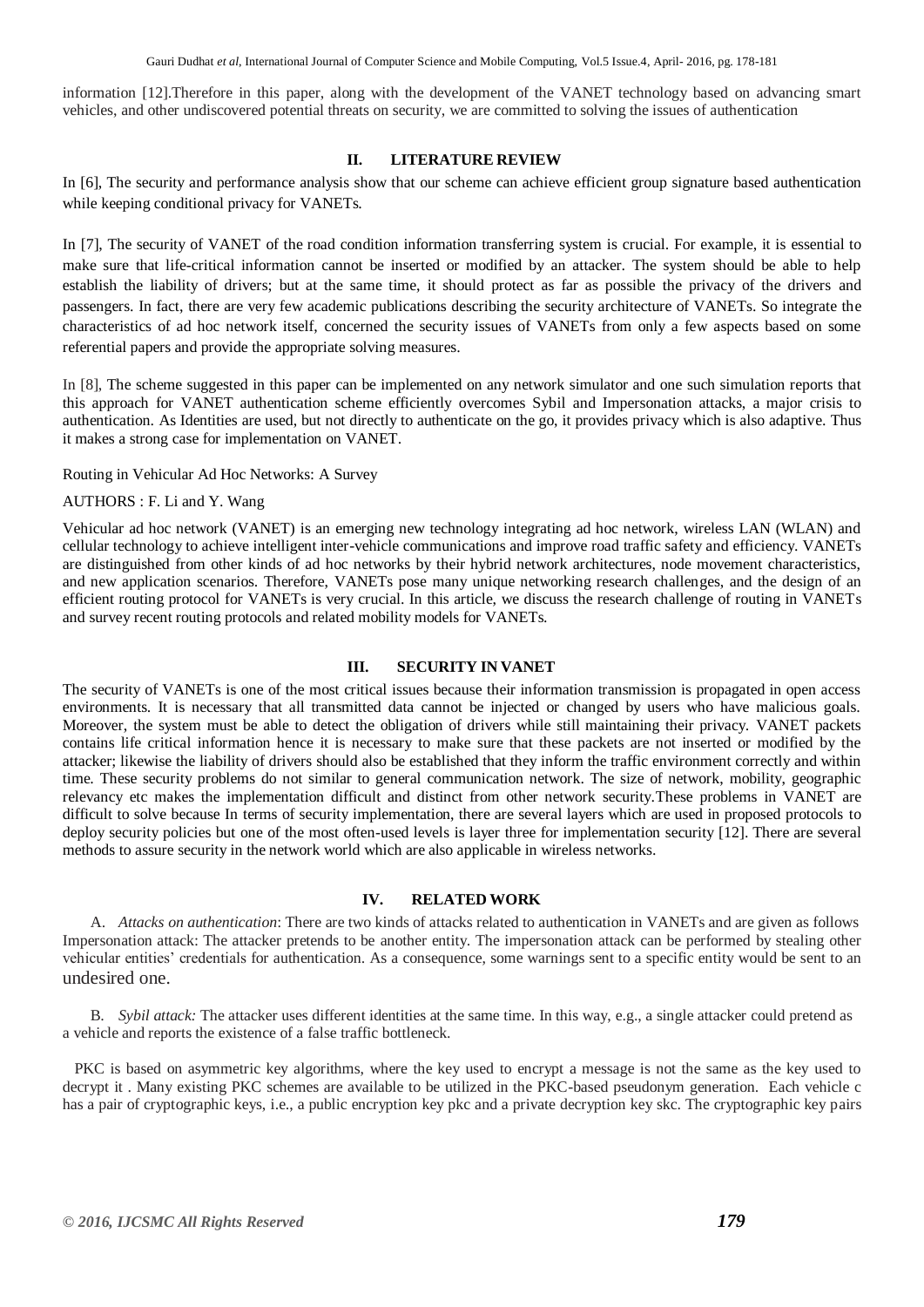are generated by the RTA periodically, and the public keys are transmitted to every RSU in its service region through secure channels. Each key pkc is broadcast to all vehicles by the RSU, while the corresponding private key skc is known only to the RTA. In this way, a vehicle can obtain a public key pkc and generate the PKC-based pseudonym from the current public key, which can be decrypted only with the corresponding RTA's private key skc.

 For better authentication without any compromises at the initial phase of registration and faster verification of this authenticity on road, two different schemes are used. The first scheme identity Based Signature (IBS) makes use of the real world identity of the uses to authenticate itself with the RTA. The RTA in turn provide the user with parameters. In the second scheme, Identity Based Online / Offline Signature (IBOOS) two phases are employed. In the offline phase, using the RTA verified parameters, offline signature is generated and in the online phase, message is used in addition to the private key for generation of online signature (The process of verification in the online phase, makes use of online signature & message and hence less time consuming and efficient).

#### **V. SECURITY ANALYSIS IN VANET**

Authentication of message legitimacy is provided by the digital signature of the sender and the corresponding CA certificate. The only guarantee that this provides is that the message comes from a vehicle that was trusted, at least when the keys were issued. Availability can be totally guaranteed.[7] the ways in which an attacker can disrupt the network service are limited. outsiders can only mount jamming attacks. Starting from the initial assumptions we have the following facts: Vehicles cannot claim to be other vehicles since they only interact with their anonymous public keys vehicles cannot cheat about their position and related parameters if a secure positioning solution is used a vehicle cannot deny having sent a message because it is signed by an anonymous key that belongs exclusively to the sender. Using these facts, the security of a VANET is more a certainty than an assumption.

#### **VI. PERFORMANCE EVALUATION**

#### **A.** *Authentication Efficiency*

In this part, the efficiency of mutual authentication among vehicles in VANETs is evaluated through theoretical quantitative calculations for UVC. In ACPN, the efficiency of authentication is estimated by the communication delay among vehicles, in which we focus on the computational delay consumed by using cryptographic techniques including IBS and IBOOS schemes. We design the performance evaluation considering the following two situations/scenarios for the V2V authentication of ACPN in VANETs, named ACPN:Inner-RSUV2V and ACPN:Cross-RSU-V2V, which have been introduced in the operation of ACPN in Section 4 as the inner-RSU V2V authentication and the cross-RSU V2V authentication, respectively:

**Inner-RSU-V2V**- In this situation, both the sender and the receiver vehicles are V2R authenticated to the

current corresponding RSU within its communication range. Thus, the receiver owns the pseudonym and the POI set of the sender vehicle, and the sender vehicle can directly authenticate the receiver.

**Cross-RSU-V2V**- In this situation, the receiver vehicle does not have the current pseudonym and the POI set of the sender vehicle in its storage. Thus, the receiver has to query the corresponding RSU for the cross-RSU-V2V authentication.

#### **VII. CONCLUSION**

In this paper, a novel authentication framework with conditional privacy-preservation and non-repudiation for VANETs has been proposed, which utilizes the IBS and IBOOS schemes for the authentication.It achieves the desired authentication,

#### **REFERENCES**

- [1] Jie Li, Senior Member, IEEE, Huang Lu, Member, IEEE, and Mohsen Guizani, Fellow, IEEE , "ACPN: A Novel Authentication Framework with Conditional Privacy-Preservation and Non-Repudiation for VANETs ",IEEE TRANSACTIONS ON PARALLEL AND DISTRIBUTED SYSTEMS, VOL. 26, NO. 4, APRIL 2015.
- [2] F.R. Yu et al., "A Hierarchical Identity Based Key Management Scheme in Tactical Mobile Ad Hoc Networks," IEEE Trans. Network and Service Management, vol. 7, no. 4, pp. 258-267, Dec. 2010Marcelo Bertalmio, Luminita Vese, Guillermo Sapiro, Stanley Osher, "Simultaneous Structure and Texture Image Inpainting", IEEE Transactions On Image Processing, vol. 12, No. 8, 2003.
- [3] Y. Sun et al., "An Efficient Pseudonymous Authentication Scheme with Strong Privacy Preservation for Vehicular Communications," IEEE Trans. Vehicular Technology, vol. 59, no. 7, pp. 3589-3603, Sept 2010.
- [4] J. Sun et al., "An Identity-Based Security System for User Privacy in Vehicular Ad Hoc Networks," IEEE Trans. Parallel and Distributed Systems, vol. 21, no. 9, pp. 1227-1239, Sept. 2010
- [5] J. Choi and S. Jung, "A Security Framework with Strong Non- Repudiation and Privacy in VANETs," Proc. IEEE Sixth Consumer Comm. and Networking Conf. (CCNC), 2009.